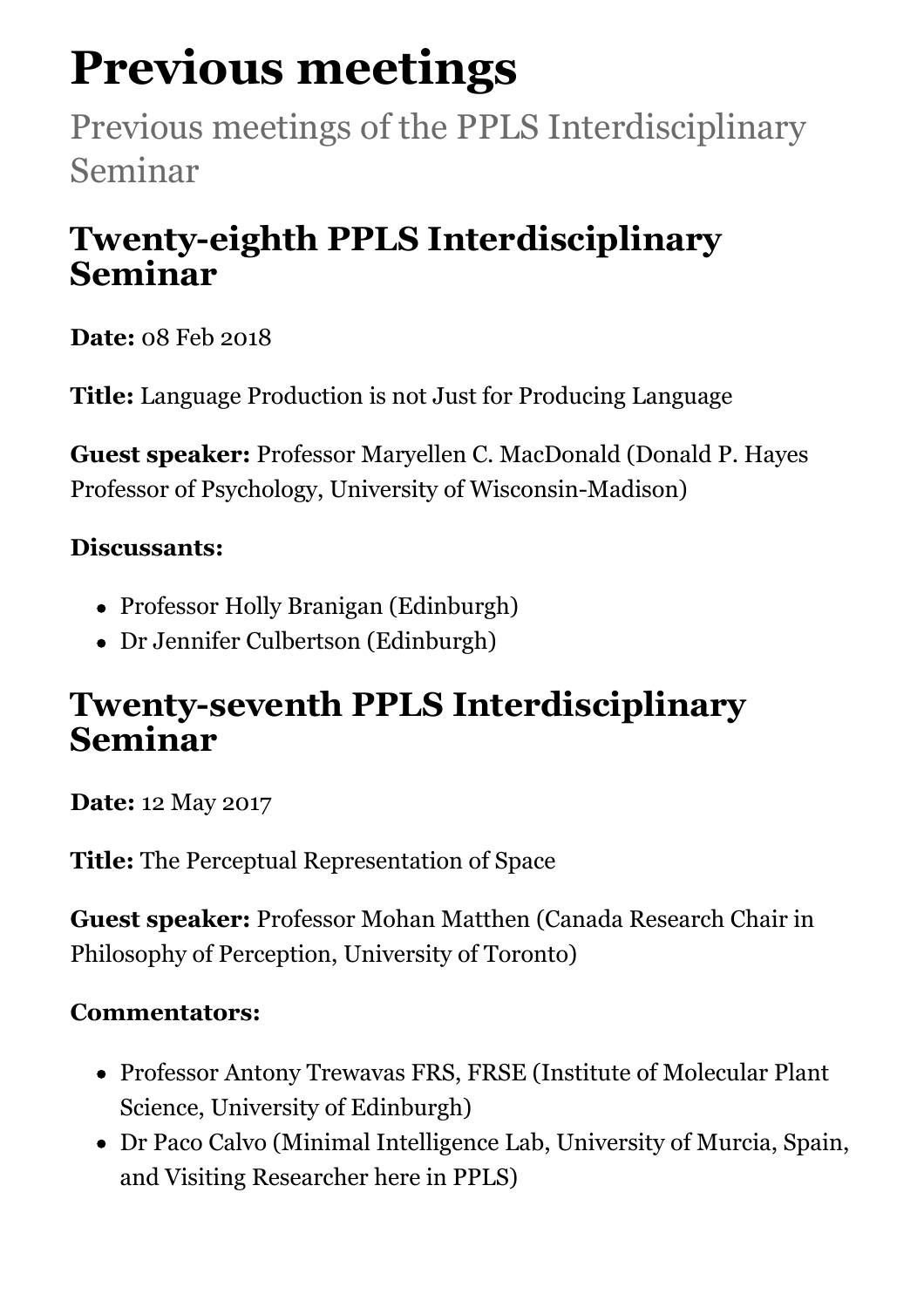### **Twenty-sixth PPLS Interdisciplinary Seminar**

**Date:** 10 Feb 2017

**Title:** Are some experiences impossible to put into words?

**Guest speaker:** Asifa Majid (Professor of Language, Communication and Cultural Cognition, Centre for Language Studies)

#### **Commentators:**

- Marieke Schouwstra (Language Evolution)
- Dave Ward (Philosophy)

# **Twenty-fifth PPLS Interdisciplinary Seminar**

**Date:** 28 Apr 2016

**Title:** Mindreading, morality, and the search for human cognitive specializations

**Guest speaker:** Prof H. Clark Barrett (UCLA)

#### **Commentators:**

- Prof Holly Branigan (Psychology)
- Dr Jennifer Culbertson (Linguistics and English Language)
- Dr Suilin Lavelle (Philosophy)

### **Twenty-fourth PPLS Interdisciplinary Seminar**

**Date:** 29 Sep 2015

**Title:** The role of cognitive flexibility in language processing and language acquisition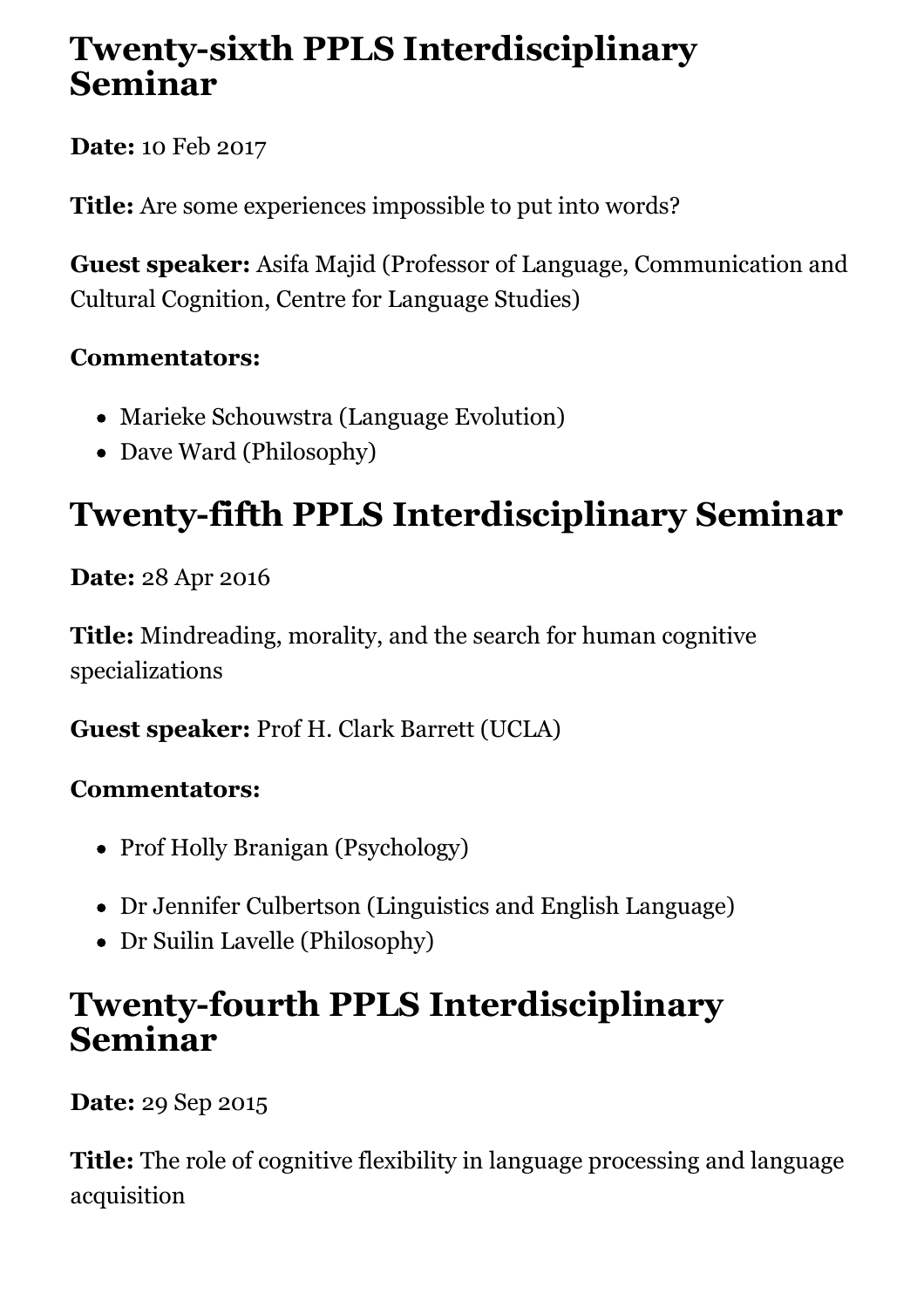**Guest speaker:** John Trueswell, Professor of Psychology (Institute for Research in Cognitive Science, University of Pennsylvania)

#### **Commentators:**

- Martin Pickering (Psychology)
- Chris Lucas (Informatics)
- Mark Steedman (Informatics)

### **Twenty-third PPLS Interdisciplinary Seminar**

**Date:** 18 Sep 2015

**Title:** The mind as goal satisfaction engine

**Guest speaker:** Professor David Danks (Carnegie-Mellon University)

#### **Commentators:**

- Alistair Isaac (Philosophy)
- Alex Doumas (Psychology)
- Chris Lucas (Informatics)

### **Twenty-second PPLS Interdisciplinary Seminar**

**Date:** 26 Mar 2015

**Title:** The brain as a model of the world

**Guest speaker:** Professor Oron Shagrir (Hebrew University)

#### **Commentators:**

- David Carmel (Psychology)
- Joe Dewhurst (Philosophy)
- Paul Schweizer (Informatics)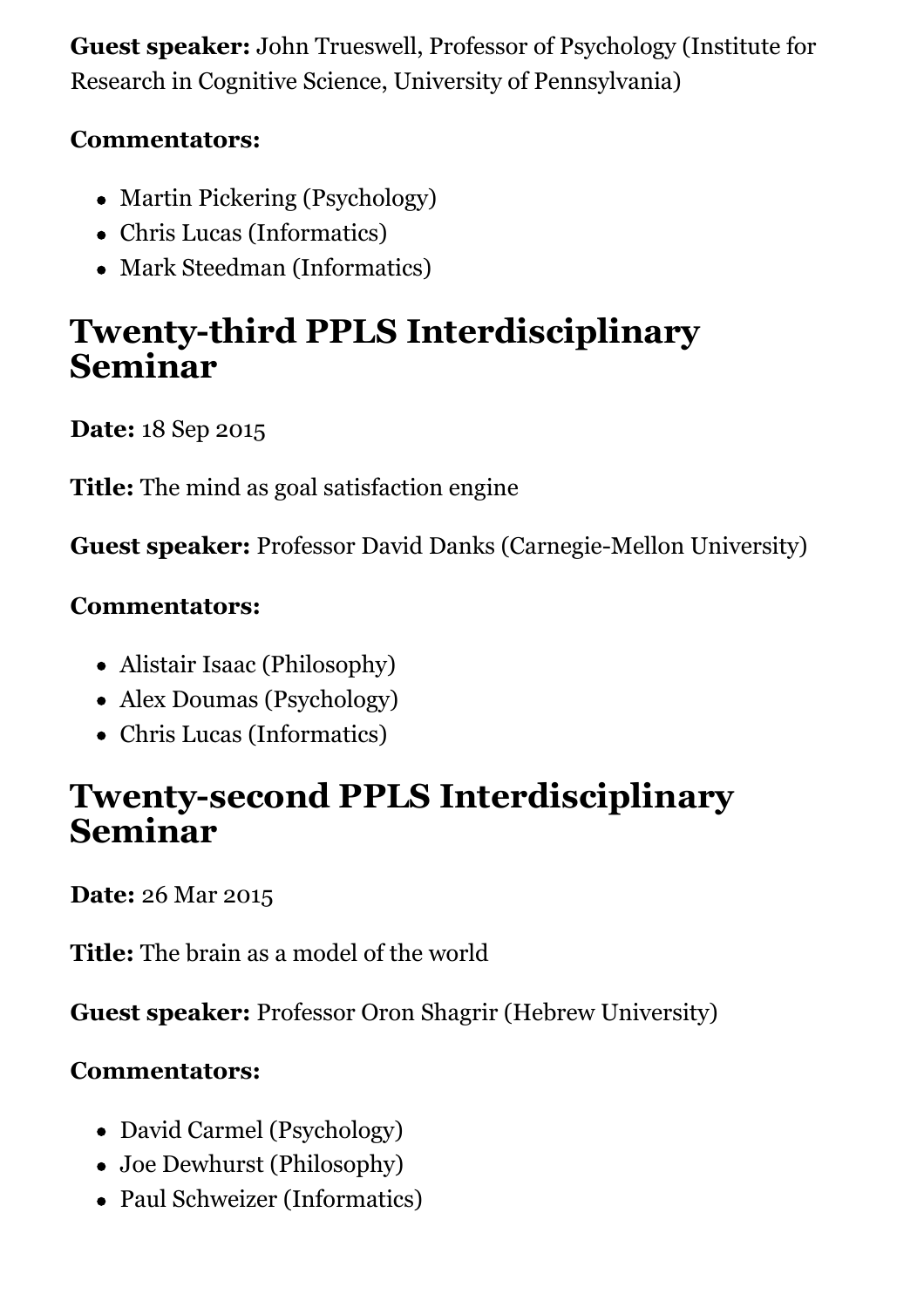### **Twenty-first PPLS Interdisciplinary Seminar**

**CANCELLED** (18 Mar 2015)

### **Twentieth PPLS Interdisciplinary Seminar**

**Date:** 12 Mar 2015

**Title:** Perception, belief and Psychosis

**Guest speaker:** Paul Fletcher (University of Cambridge)

#### **Commentators:**

- Prof Andy Clark (Philosophy)
- Prof Martin Pickering (Psychology)
- Prof Stephen Lawrie (Psychiatry)

### **Nineteenth PPLS Interdisciplinary Seminar**

**Date:** 08 July 2014

**Title:** Philosophy in virtual environments

**Guest speaker:** Prof Shaun Gallagher (University of Memphis)

#### **Commentators:**

- Dr Hugh Rabagliati (Psychology)
- Prof Rob Rupert (University of Colorado)
- Prof John Sutton (Macquarie University)

### **Eighteenth PPLS Interdisciplinary Seminar**

**Date:** 19 May 2014

**Title:** Testing Theories of Reference

**Guest speaker:** Prof Michael Devitt (The Graduate Center, The City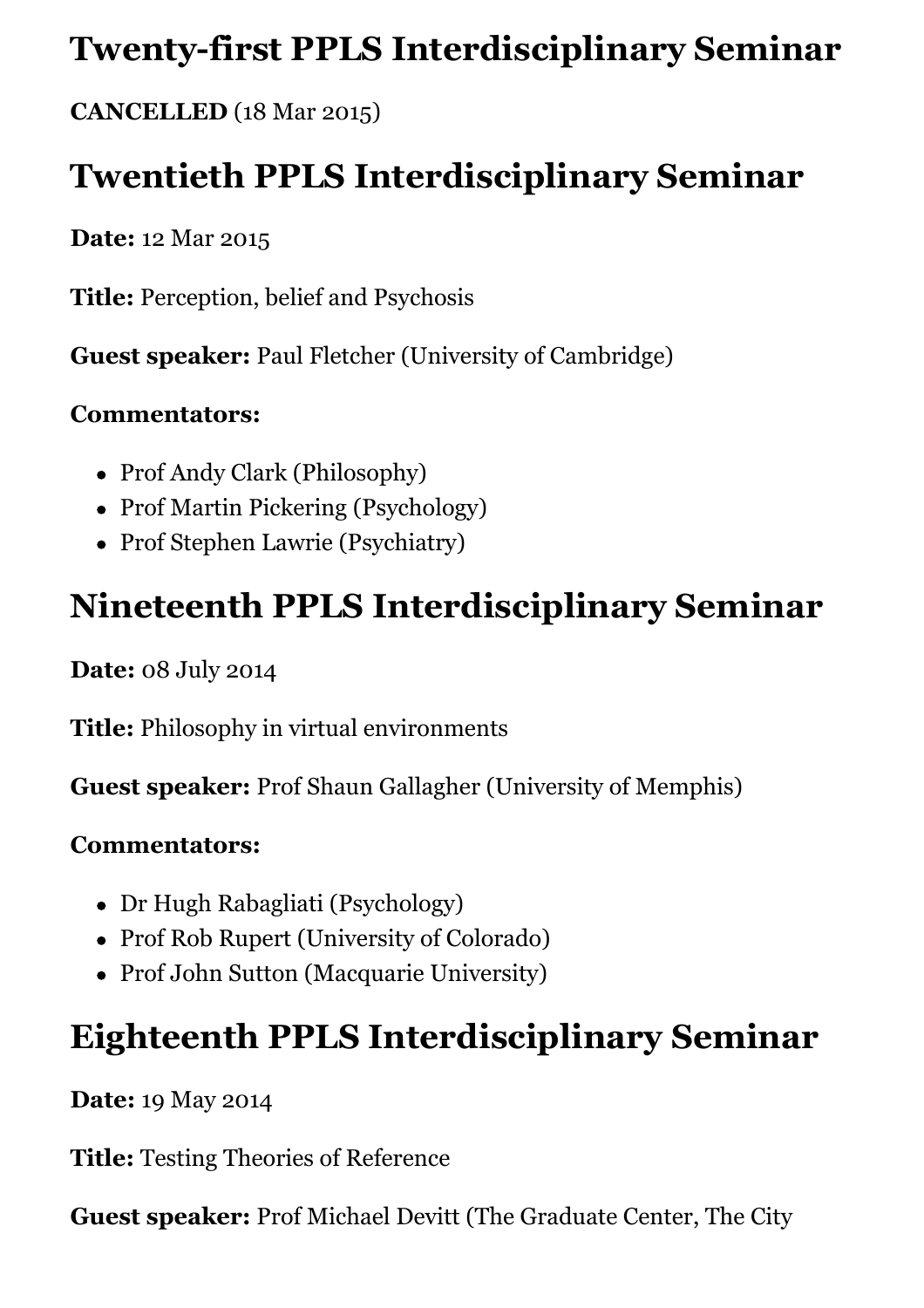University of New York)

**Commentator:** Dr Bryan Pickel (Philosophy)

### **Seventeenth PPLS Interdisciplinary Seminar**

**Date:** 12 Feb 2013

**Title:** Implicit and Explicit Mind Reading

#### **Guest speakers:**

- Stephen Butterfill (University of Warwick)
- Johannes Roessler (University of Warwick)
- Suilin Lavelle (Philosophy)

### **Sixteenth PPLS Interdisciplinary Seminar**

**Date:** 18 June 2012

**Title:** Infants' Sensitivity to Others' Belief: implicit?

**Guest speaker:** Prof Josef Perner (University of Salzburg)

#### **Commentators:**

- Dr Juan Gomez (University of St Andrews)
- Dr Tillmann Vierkant (Philosophy)

### **Fifteenth PPLS Interdisciplinary Seminar**

**Date:** 19 April 2012

**Title:** Evidence in cognitive neuroscience

**Guest speaker:** Prof Edouard Machery (University of Pittsburgh)

**Commentators:**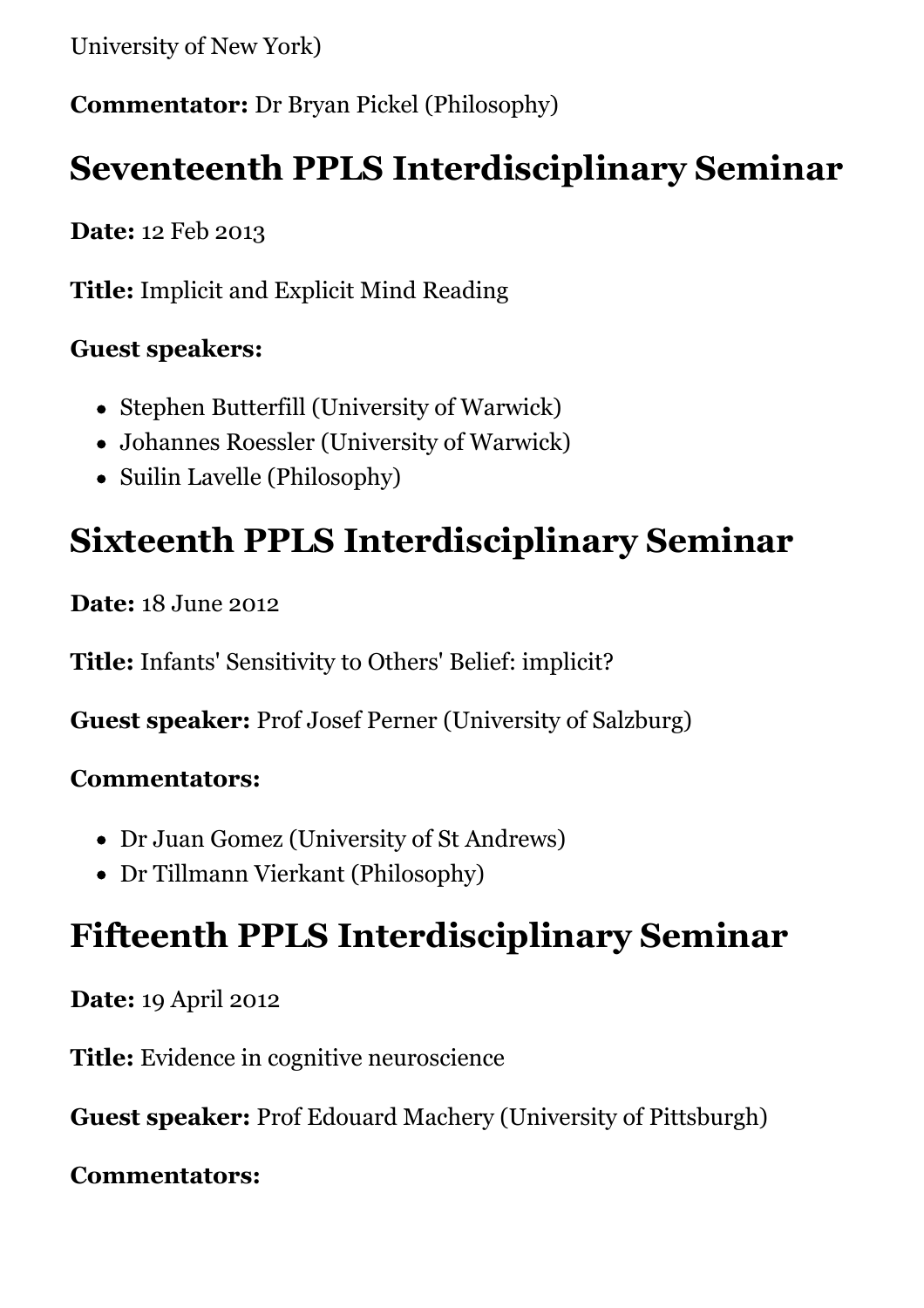- Prof Bob Logie (Psychology)
- Dr Alexa Morcom (Psychology)
- Dr Mark Sprevak (Philosophy)

### **Fourteenth PPLS Interdisciplinary Seminar**

**Date:** 27 June 2011

**Title:** Transcultural perspectives in Dementia

**Guest speaker:** Prof Ennapadam S. Krishnamoorthy (Chennai/formerly Madras)

# **Thirteenth PPLS Interdisciplinary Seminar**

#### **Date:** 24 May 2011

**Title:** Reading processes in beginning readers, older readers, and Chinese readers: Evidence from eye movements

**Guest speaker:** Professor Keith Rayner (Psychology Department, University of California, San Diego)

#### **Commentators:**

- Richard Shillcock (Psychology/Informatics)
- Antje Nuthmann (Psychology)

### **Twelfth PPLS Interdisciplinary Seminar**

**Date:**10 May 2011

**Title:** Models, mechanisms, and animal minds

**Guest speaker:** Colin Allen (Indiana University - Bloomington)

#### **Commentators:**

• Maggie McGonigle (Psychology)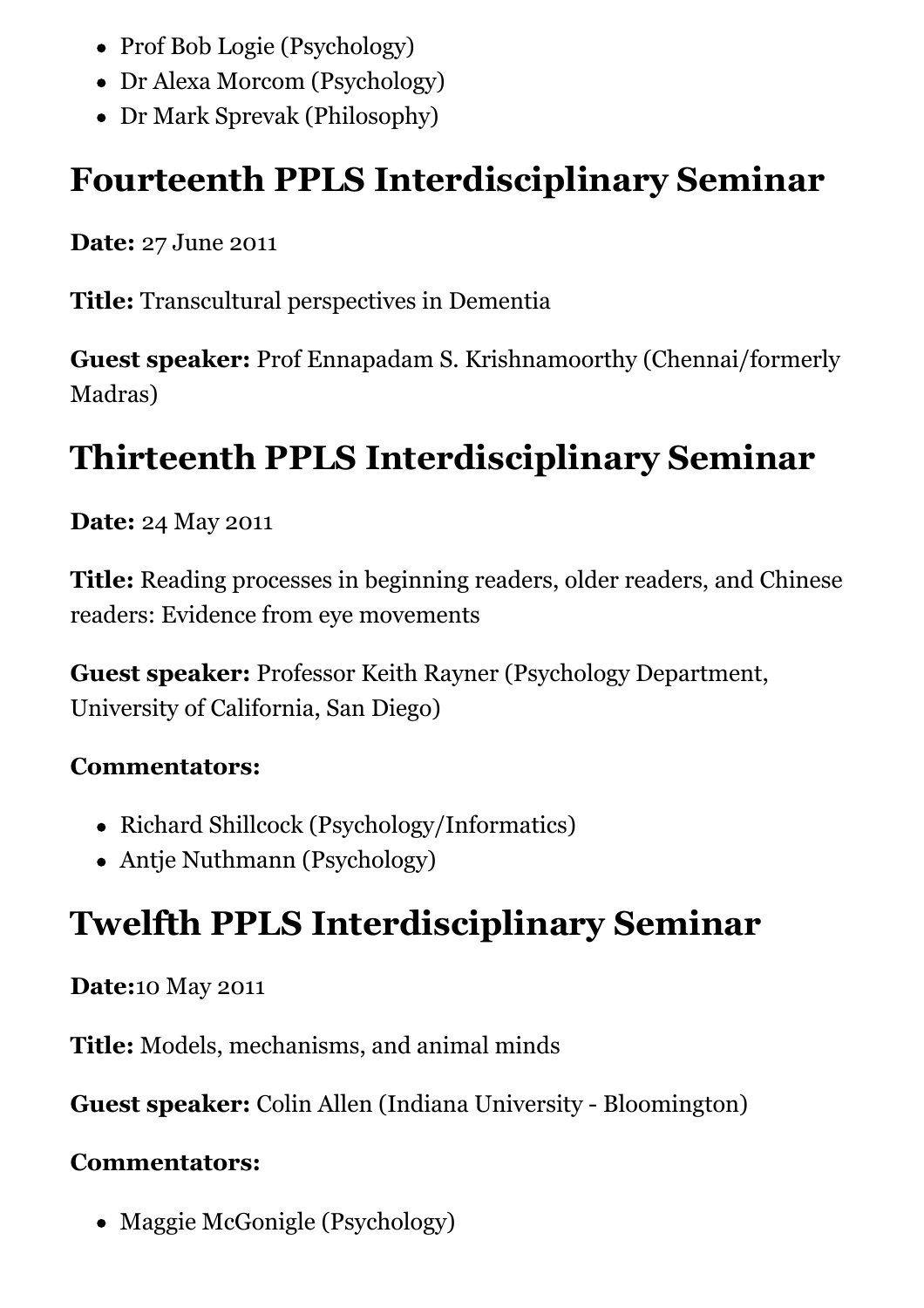• Matt Nudds (Philosophy)

### **Eleventh PPLS Interdisciplinary Seminar**

**Date:** 28 April 2011

**Title:** Broca's Identificaton of Aphasia (150th Anniversary Commemoration)

#### **Guest speakers:**

- Marjorie Lorch (Birkbeck, University of London)
- Katrin Amunts (RWTH Aachen University)
- Christopher Code (University of Exeter)

#### **Commentators:**

- Helen Kelly (Queen Margaret University)
- Neil Roberts (Clinical Research Imaging Centre & CCACE)
- Thomas Bak (PPLS, CCACE & Centre for Clinical Brain Sciences)

# **Tenth PPLS Interdisciplinary Seminar**

**Date:** 07 March 2011

**Title:** The time course of speech comprehension

**Guest speaker:** Dr Delphine Dahan (University of Pennsylvania)

#### **Commentators:**

- Richard Shillcock (Psychology/Informatics)
- Frank Keller (Informatics)
- Ellen Gurman Bard (Linguistics)

# **Ninth PPLS Interdisciplinary Seminar**

**Date:** 24 January 2011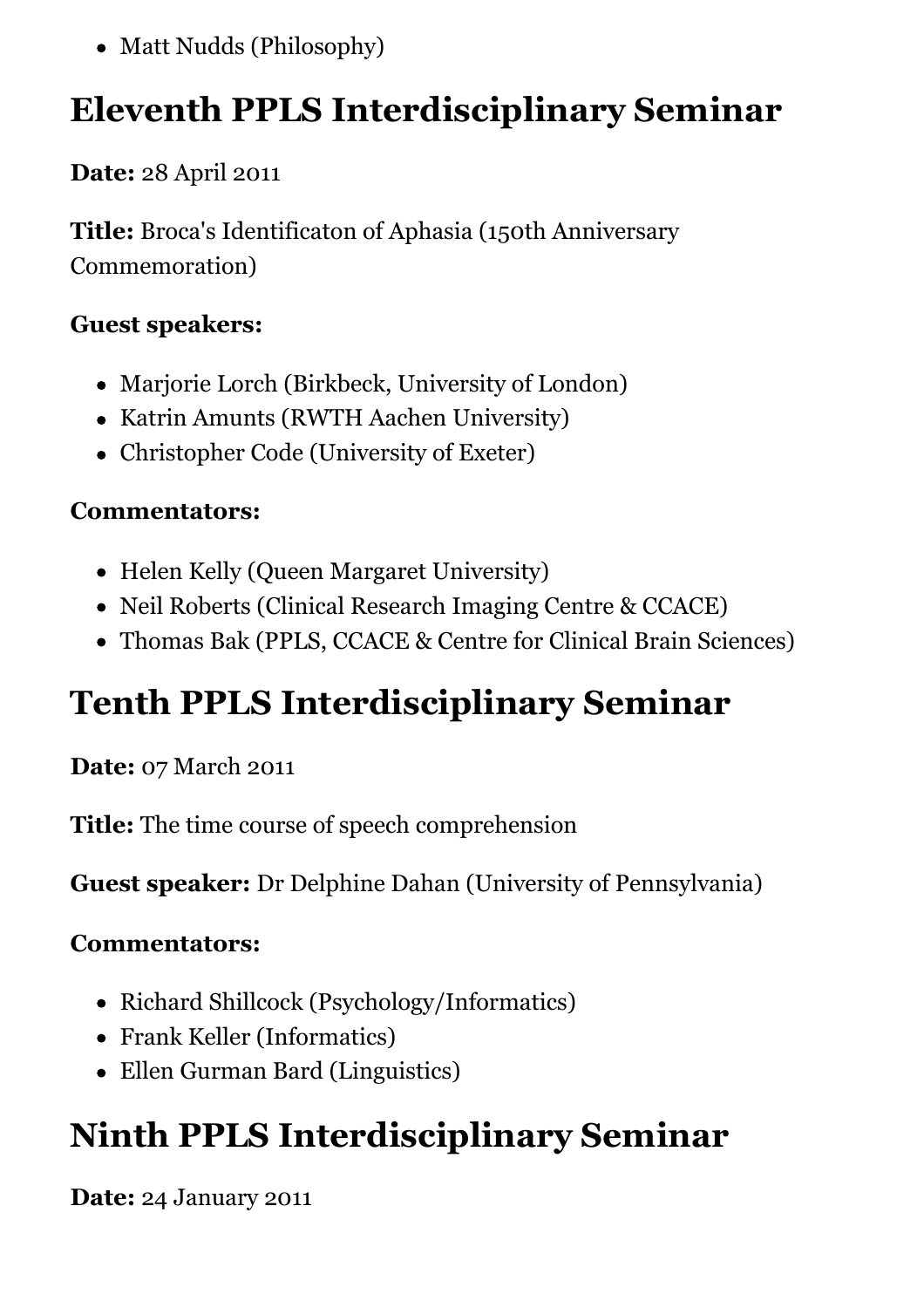**Title:** Neural mechanisms of social cognition

**Guest speaker:** Professor Kai Vogeley (Cologne)

#### **Commentators:**

- Sharon Abrahams (Psychology)
- Jeremy Hall (Psychiatry)
- Tillmann Vierkant (Philosophy)

# **Eighth PPLS Interdisciplinary Seminar**

**Date:** 22 November 2010

**Title:** Is metacognition a form of self-interpretation?

**Guest speaker:** Joëlle Proust (Institut Jean-Nicod, Paris)

# **Seventh PPLS Interdisciplinary Seminar**

**Date:** 18 November 2010

**Title:** Is Consciousness Just Attention?

**Guest speaker:** Jesse J. Prinz, Distinguished Professor (City University of New York, Graduate Centre)

# **Sixth PPLS Interdisciplinary Seminar**

**Date:** 30 August 2010

**Title:** Some evidence for cognitive universals in language and beyond.

**Guest speaker:** & nbsp; Paul Smolensky & Jenny Culbertson (John Hopkins University

#### ) **Edinburgh University commentators:**

Professor Geoffrey Pullum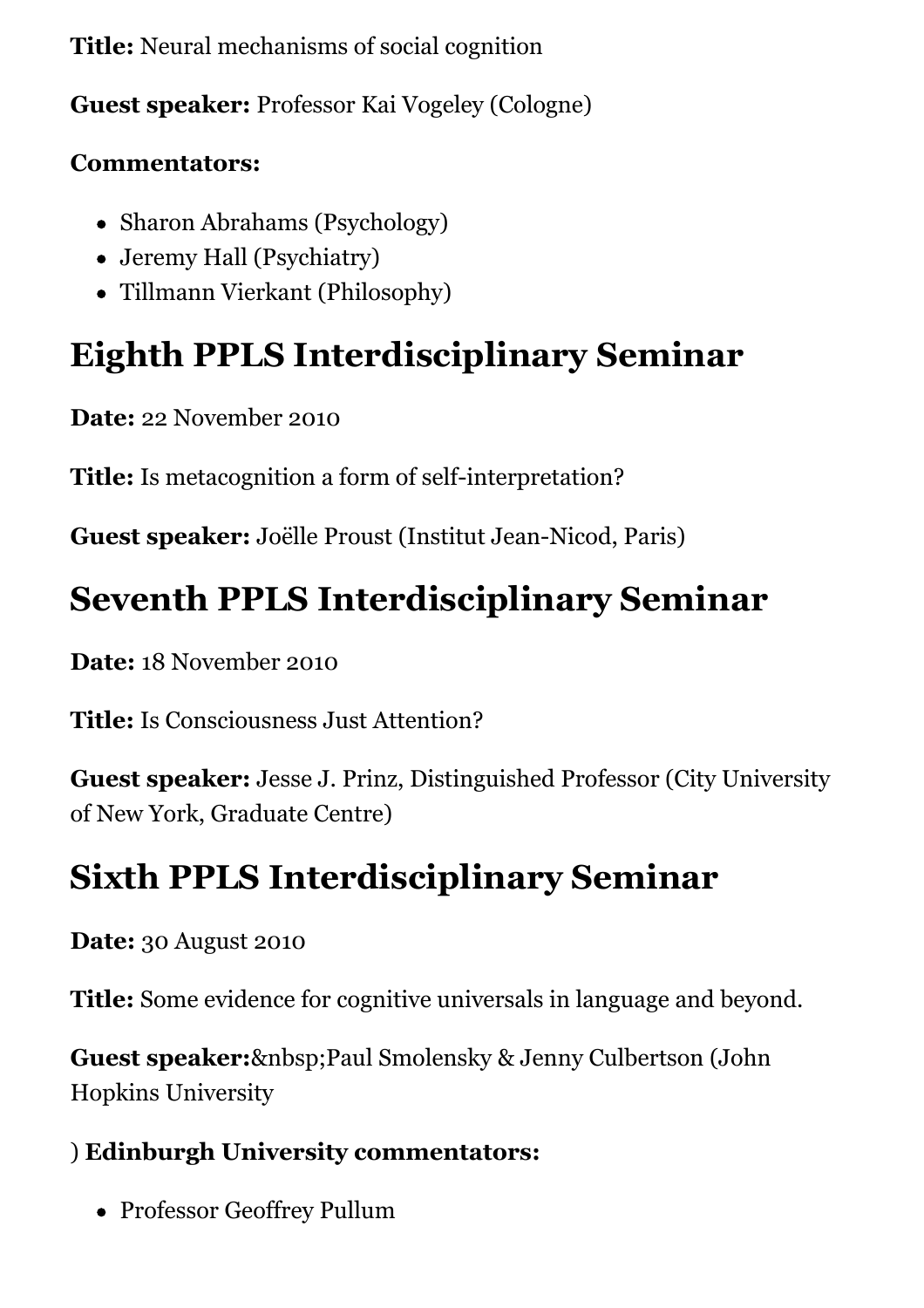Professor Jim Hurford

# **Fifth PPLS Interdisciplinary Seminar**

**Date:** 19 and 20 January 2010

**Title:** An Empirical Perspective on the Mencius-Xunzi Debate about Human Nature

**Title:** The Moral Behavior of Ethics Professors: Empirical Evidence

**Guest speaker:** Professor Eric Schwitzgebel (University of California, Riverside)

#### **Commentators:**

- Prof Mike Ridge (Philosophy)
- Prof Sergio Della Sala (Psychology)
- Prof Michael Northcott (Divinity)

### **Fourth PPLS Interdisciplinary Seminar**

**Date:** 17 December 2009

**Title:** Memory disorders in the Law Courts

**Guest speaker:** Professor Michael Kopelman (Institute of Psychiatry, King's College London)

#### **Commentators:**

- Prof Charles Warlow
- Dr Alan Carson

# **Third PPLS Interdisciplinary Seminar**

**Date:** 08 September 2009

**Title:** The Social Brain